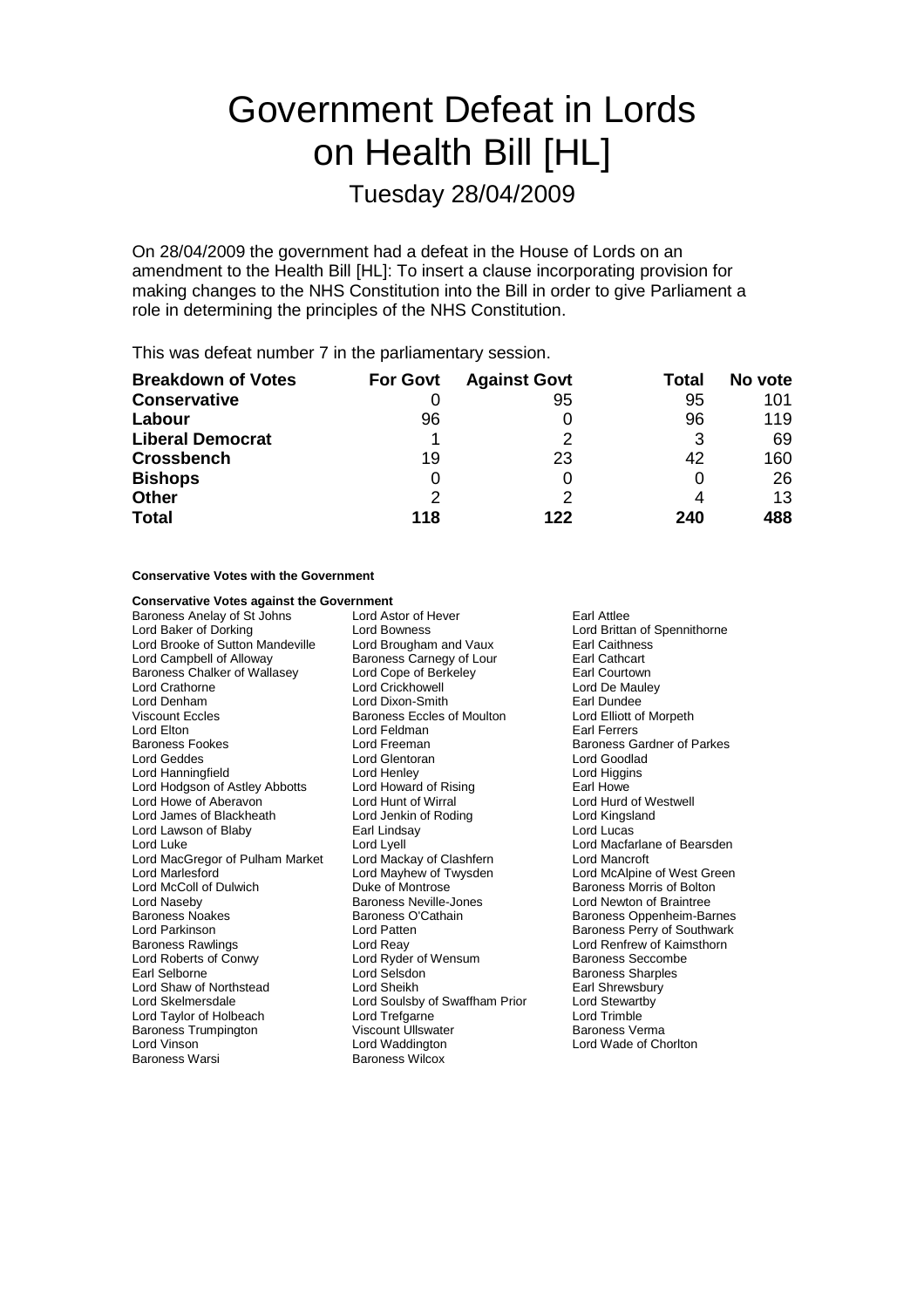# **Labour Votes with the Government**

Lord Barnett **Lord Bassam of Brighton** Baroness B<br>
Lord Bilston **Baroness Blood** Baroness Blood Lord Borrie Lord Bilston Baroness Blood<br>
Lord Bradlev Borrel Lord Brett Lord Bradley Lord Brett Lord Brooke of Alverthorpe Lord Brookman Lord Campbell-Savours Lord Christopher Baroness Corston Lord Darzi of Denham Lord Davidson of Glen Clova Lord Donoughue <sup>2</sup><br>
Lord Elder Lord Evans of Parkside<br>
Lord Evans of Parkside Lord Filkin Lord Foster of Bishop Auckland Lord Foulkes of Cumnock<br>Lord Fyfe of Fairfield Lord Baroness Gibson of Market Rasen Lord Gordon of Strathblane Baroness Gould of Potternewton Lord Graham of Edmonton Lord Gregson<br>
Lord Grocott Lord Harris of Haringey Lord Hart of Chilton Lord Grocott Lord Harris of Haringey Lord Hart of Chilton<br>Lord Harris of Haringey Lord Harris Cord Harris of Equation<br>Lord Hart of Newport Baroness Howells of St Davids<br>
Lord Irvine of Laira<br>
Lord Irvine of Laira<br>
Baroness Jav of Paddington Lord Jones Lord Irvine of Lairg **Baroness Jay of Paddington** Lord Jones<br>
Lord Judd<br>
Lord Judd **Baroness Kingsmill** Lord Lea of Crondall Lord Judd **Baroness Kingsmill**<br>
Lord Levy **Baroness Kingsmill** Baroness McIntosh of Hudnall Lord McKenzie of Luton Lord Mitchell<br>Lord Moonie Cord Caroness Morgan of Huvton Lord Morris of Aberavon Lord Moonie **Baroness Morgan of Huyton**<br>
Lord Morris of Manchester **Baroness Morgan of Handsworth** Lord Morers Lord O'Neill of Clackmannan Lord Patel of Blackbu<br>
Lord Pendry Baroness Pitkeathley Lord Pendry **Communist Communist Communist Communist Communist Communist Communist Communist Communist Communist Communist Communist Communist Communist Communist Communist Communist Communist Communist Communist Communist** Baroness Prosser Baroness Ramsay of Cartvale<br>
Lord Richard<br>
Lord Rooker Baroness Royall of Blaisdon Lord Sheldon Viscount Simon Lord Smith of Leigh

Baroness Amos Lord Archer of Sandwell Lord Bach Lord Clarke of Hampstead<br>Lord Darzi of Denham Lord Davies of Oldham **Lord Desai**<br>
Lord Dubs **Lord Eatwell** Baroness Gibson of Market Rasen Lord Gordon c<br>Lord Graham of Edmonton Lord Gregson Baroness Hilton of Eggardon<br>
Lord Hughes of Woodside<br>
Lord Hunt of Kings Heath **Baroness Massey of Darwen** Lord Morris of Handsworth Lord Myners<br>
Lord Patel of Blackburn Lord Patel of Bradford Lord Rooker<br>
Baroness Scotland of Asthal
Lord Sewel Baroness Thornton<br>Baroness Wilkins Lord Warner **Baroness Wilkins** Lord Williams of Elvel

# Lord Evans of Parkside Baroness Farrington of Ribbleton<br>Lord Evans of Parkside Baroness Farrington of Ribbleton<br>Lord Eilkin Lord Foster of Bishop Auckland Lord Foulkes of Cumnock Lord Levy Lord Lipsey Cord Lord Lord Lord Mackenzie of Framwellgate<br>
Lord Malloch-Brown Caroness Massey of Darwen Lord Maxton Lord Soley **Lord Strabolgi** Baroness Symons of Vernham Dean<br>
Lord Temple-Morris **Baroness Thornton Baroness Thornton** Lord Tunnicliffe

### **Labour Votes against the Government**

### **Liberal Democrat Votes with the Government** Lord Jones of Cheltenham

**Liberal Democrat Votes against the Government** Lord Rodgers of Quarry Bank

## **Crossbench Votes with the Government**

Lord Broers Lord Craig of Radley Baroness Deech Baroness D'Souza<br>
Baroness Greengross<br>
Lord Hannay of Chiswick Viscount Montgomery of Alamein Lord Moser<br>
Lord Williamson of Horton Lord Willson of Tillyorn<br>
Lord Wilson of Tillyorn Baroness Young of Hornsey

Lord Williamson of Horton

Baroness Boothroyd Baroness Howarth of Breckland